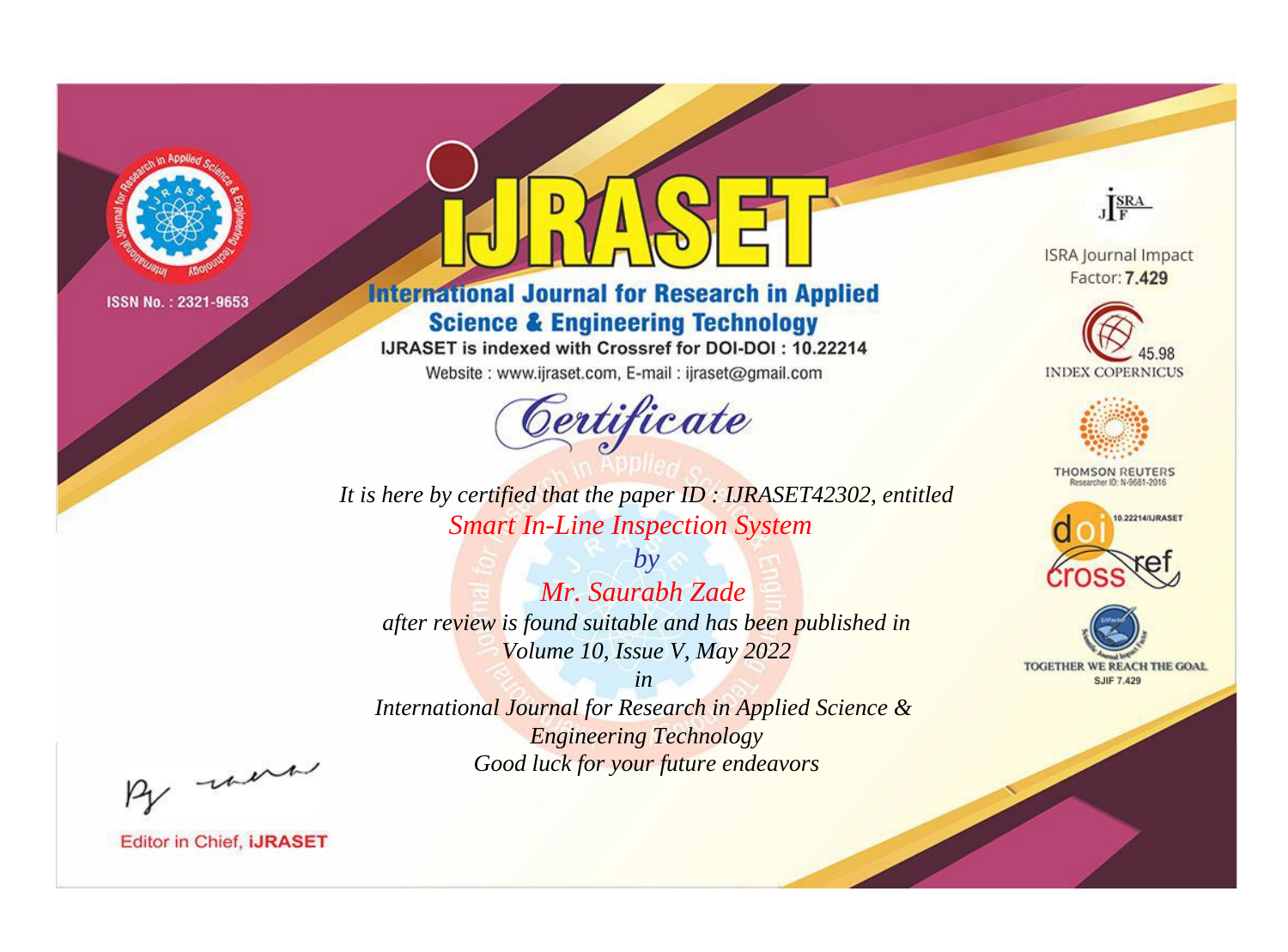

# **International Journal for Research in Applied Science & Engineering Technology**

IJRASET is indexed with Crossref for DOI-DOI: 10.22214

Website: www.ijraset.com, E-mail: ijraset@gmail.com



JERA

**ISRA Journal Impact** Factor: 7.429





**THOMSON REUTERS** 



TOGETHER WE REACH THE GOAL **SJIF 7.429** 

*It is here by certified that the paper ID : IJRASET42302, entitled Smart In-Line Inspection System*

*by Ms. Samruddhi Patil after review is found suitable and has been published in Volume 10, Issue V, May 2022*

*in* 

*International Journal for Research in Applied Science & Engineering Technology Good luck for your future endeavors*

By morn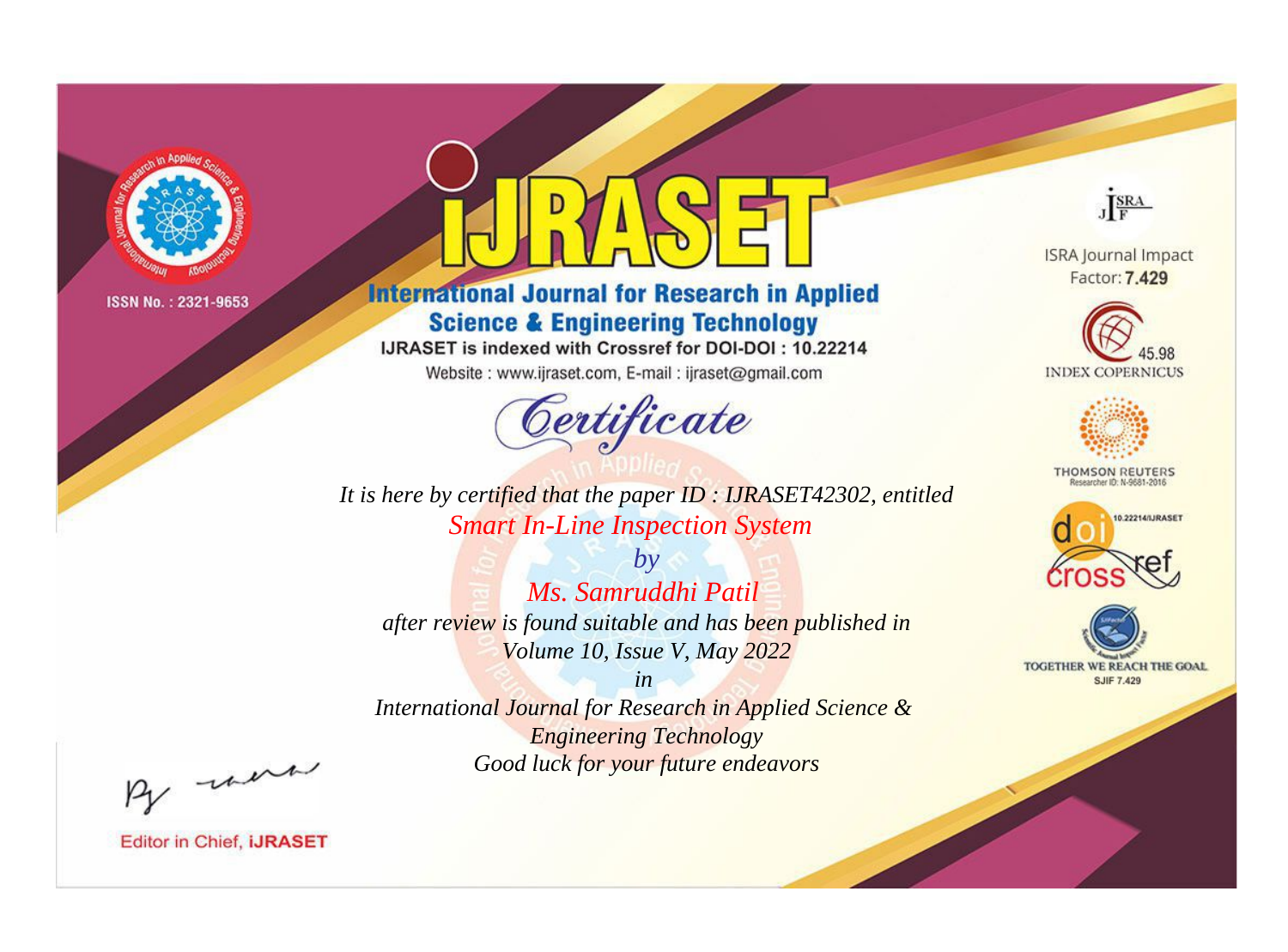

# **International Journal for Research in Applied Science & Engineering Technology**

IJRASET is indexed with Crossref for DOI-DOI: 10.22214

Website: www.ijraset.com, E-mail: ijraset@gmail.com



JERA

**ISRA Journal Impact** Factor: 7.429





**THOMSON REUTERS** 



TOGETHER WE REACH THE GOAL **SJIF 7.429** 

It is here by certified that the paper ID: IJRASET42302, entitled **Smart In-Line Inspection System** 

 $b\nu$ Ms. Priyanka Jadhav after review is found suitable and has been published in Volume 10, Issue V, May 2022

 $in$ International Journal for Research in Applied Science & **Engineering Technology** Good luck for your future endeavors

By morn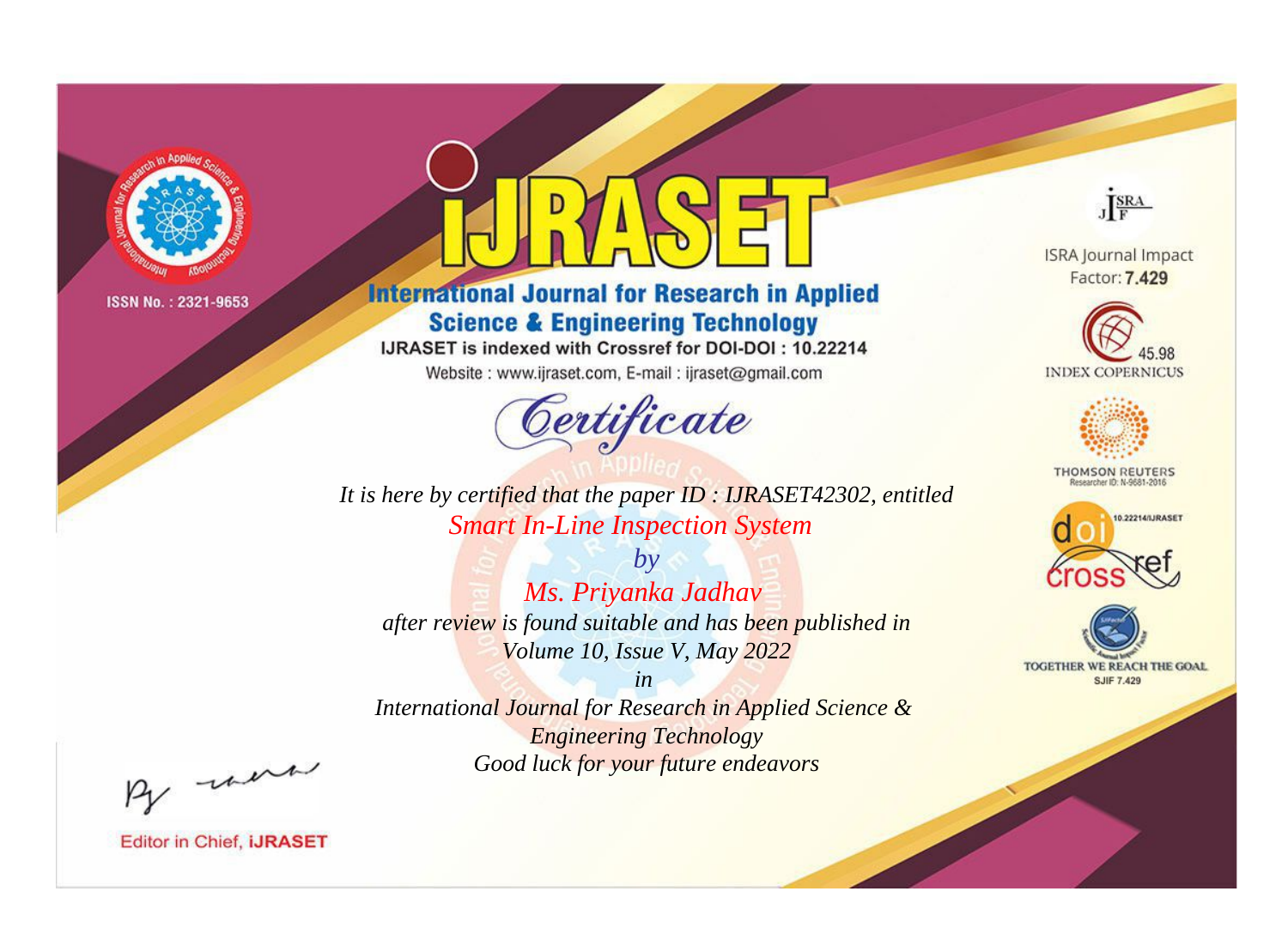

# **International Journal for Research in Applied Science & Engineering Technology**

IJRASET is indexed with Crossref for DOI-DOI: 10.22214

Website: www.ijraset.com, E-mail: ijraset@gmail.com



JERA

**ISRA Journal Impact** Factor: 7.429





**THOMSON REUTERS** 



TOGETHER WE REACH THE GOAL **SJIF 7.429** 

*It is here by certified that the paper ID : IJRASET42302, entitled Smart In-Line Inspection System*

*by Mr. Adarsh Lawhare after review is found suitable and has been published in Volume 10, Issue V, May 2022*

*in* 

*International Journal for Research in Applied Science & Engineering Technology Good luck for your future endeavors*

By morn